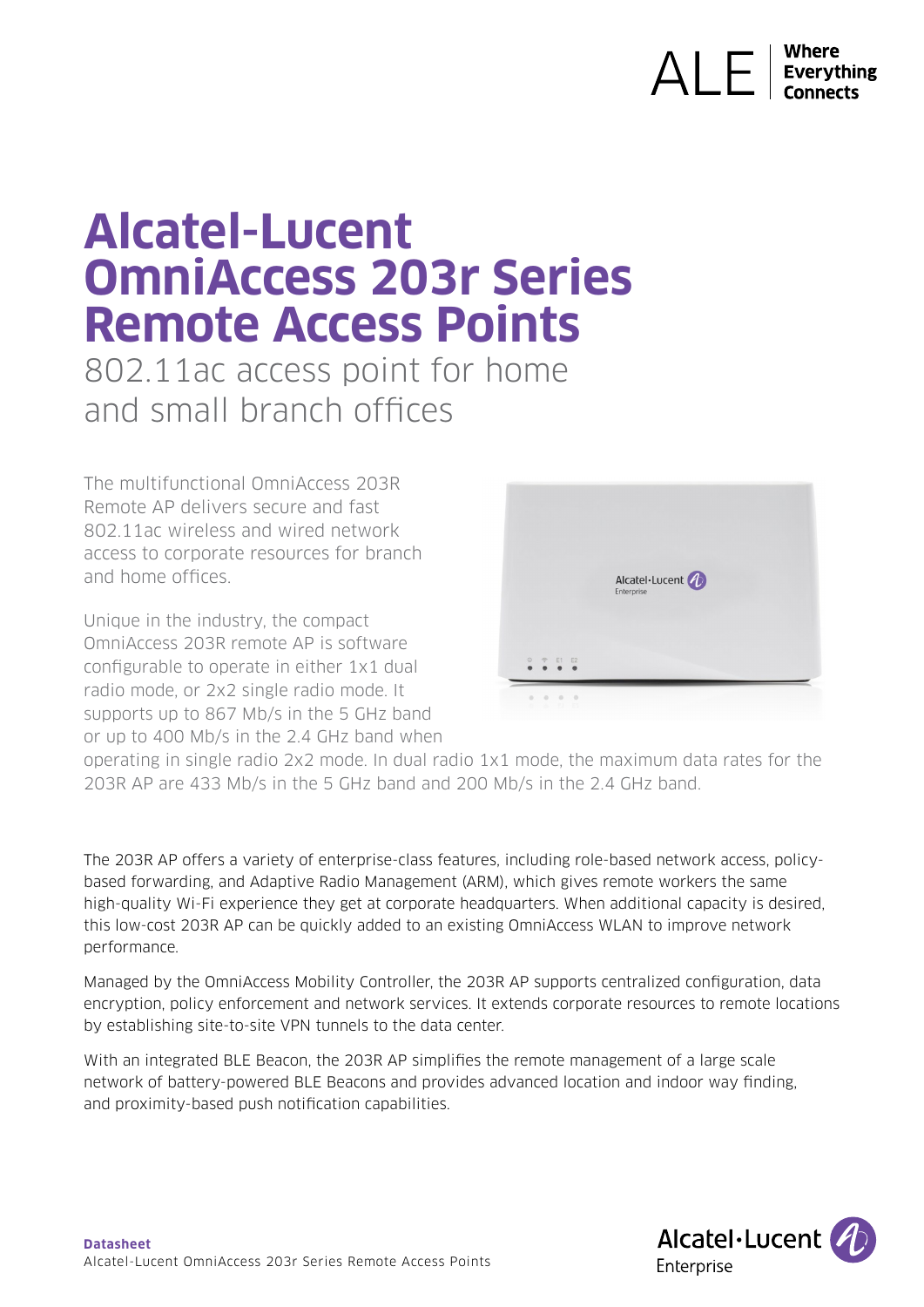## **Unique benefits**

#### **Deploy with or without controller**

• The 203R can be deployed in either controller-based (AOS-W) or controllerless (InstantOS) deployment mode.

#### **New 802.11ac flexible radio architecture**

- The 203R AP is software configurable to operate in either 1x1 dual radio mode, or 2x2 single radio mode.
- Supports up to 867 Mb/s in the 5 GHz band (with 2SS/VHT80 clients) or up to 400 Mb/s in the 2.4 GHz band (with 2SS/VHT40 clients). In 1x1 dual radio mode, these max speeds are up to 433 Mb/s (5 GHz) and 200 Mb/s (2.4 GHz).

#### **Built-in Bluetooth Low-Energy (BLE) radio**

- Delivers location-based services for BLE-enabled mobile devices.
- Enables management of your deployment of battery-powered BLE Beacons.

#### **Advanced Cellular Coexistence (ACC)**

• Minimizes the impact from out-of-band interference from sources such as 3G/4G cellular networks.

#### **RF Management**

- Adaptive Radio Management (ARM) technology automatically assigns channel and power settings, provides airtime fairness and ensures that APs stay clear of all sources of RF interference to deliver reliable, high-performance WL ANs
- The 203R can be configured to provide part-time or dedicated air monitoring for wireless intrusion protection, VPN tunnels to extend remote locations to corporate resources, and wireless mesh connections where Ethernet drops are not available.

#### **Security**

- Integrated wireless intrusion protection offers threat protection and mitigation, and eliminates the need for separate RF sensors and security appliances.
- IP reputation and security services identify, classify, and block malicious files, URLs and IPs, providing comprehensive protection against advanced online threats.
- Integrated Trusted Platform Module (TPM) for secure storage of credentials, certificates and keys.

#### **Intelligent app visibility and control**

• AppRF technology leverages deep packet inspection to classify and block, prioritize or limit bandwidth for over 2,500 enterprise apps or groups of apps.

#### **Quality of service for unified communication apps**

• Supports priority handling and policy enforcement for unified communication apps, including Microsoft Skype for Business with encrypted videoconferencing, voice, chat and desktop sharing.

#### **Choose your deployment and oper ating modes**

OmniAccess APs offer a choice of deployment and operating modes to meet your unique management and deployment requirements:

- The 203R AP is the unified AP that supports both controller-based and controllerless deployment modes, providing maximum flexibility
- Controller-based mode When deployed in conjunction with an OmniAccess Mobility Controller, OmniAccess APs offer centralized configuration, data encryption, policy enforcement and network services, as well as distributed and centralized traffic forwarding.
- Controllerless (Instant) mode The controller function is virtualized in a cluster of APs in Instant mode. As the network grows and/or requirements change, Instant deployments can easily migrate to controller- based mode.
- Remote AP (R AP) mode for branch deployments
- Air monitor (AM) for wireless IDS, rogue detection and containment
- Secure enterprise mesh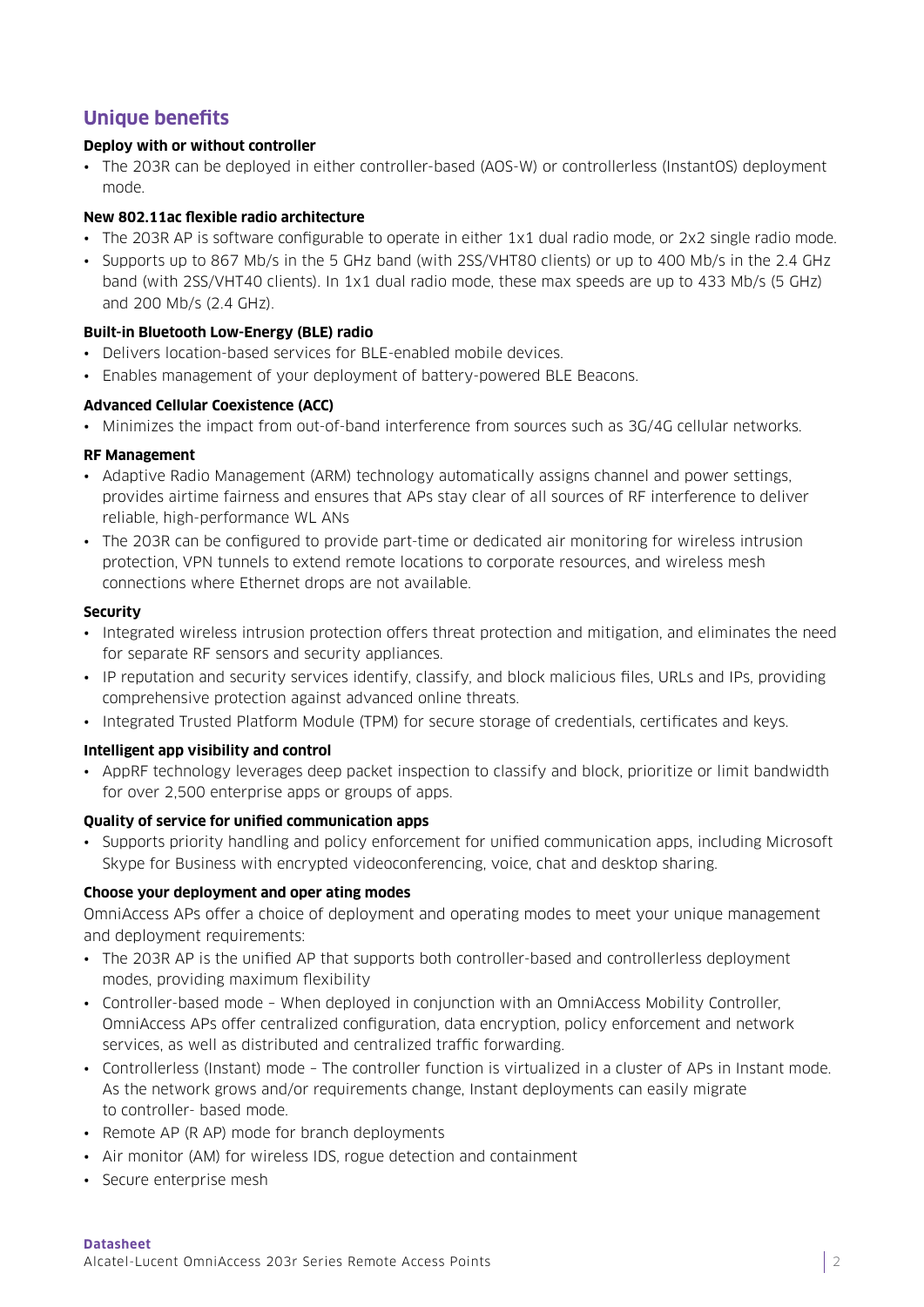#### **203R Series Remote Access Points specifications**

- Unified flexible radio 802.11ac remote AP with internal antennas.
- Supports wall-box and desk mount deployments.

#### **Wi-Fi radio specifications**

- AP type: Indoor, flexible radio:
	- ¬ 5 GHz 802.11ac 2x2 MIMO OR 2.4 GHz 802.11n 2x2 MIMO<sup>1</sup>, or
	- ¬ 5 GHz 802.11ac 1x1 and 2.4 GHz 802.11n 1x11
- Software-configurable radio supports 5 GHz (Radio 0 and/or 2.4 GHz (Radio 1)
- 5 GHz: Two spatial stream Single User (SU) MIMO for up to 867 Mb/s wireless data rate to individual 2x2 VHT80 client devices
- 2.4 GHz: Two spatial stream Single User (SU) MIMO for up to 400 Mb/s wireless data rate to individual 2x2 VHT40 client devices (300 Mb/s for HT40 802.11n client devices)
- Support for up to 256 associated client devices per radio, and up to 16 BSSIDs per radio
- Supported frequency bands (countryspecific restrictions apply):
	- ¬ 2.400 to 2.4835 GHz
	- ¬ 5.150 to 5.250 GHz
	- ¬ 5.250 to 5.350 GHz
	- ¬ 5.470 to 5.725 GHz
	- ¬ 5.725 to 5.850 GHz
- Available channels: Dependent on configured regulatory domain
- Dynamic frequency selection (DFS) optimizes the use of available RF spectrum
- Supported radio technologies:
	- ¬ 802.11b: Direct-sequence spreadspectrum (DSSS)
	- ¬ 802.11a/g/n/ac: Orthogonal frequency-division multiplexing (OFDM)
- Supported modulation types:
	- ¬ 802.11b: BPSK, QPSK, CCK
	- ¬ 802.11a/g/n/ac: BPSK, QPSK, 16-QAM, 64-QAM, 256-QAM
- Transmit power: Configurable in increments of 0.5 dBm
- Maximum (conducted) transmit power (limited by local regulatory requirements):
	- ¬ 2.4 GHz band: +18 dBm per chain, +21 dBm aggregate (2x2 mode)
	- ¬ 5 GHz band: +18 dBm per chain, +21 dBm aggregate 2x2 mode)

Note: conducted transmit power levels exclude antenna gain. For total (EIRP) transmit power, add antenna gain

- Advanced Cellular Coexistence (ACC) minimizes interference from cellular networks
- Maximum ratio combining (MRC) for improved receiver performance
- Cyclic delay/shift diversity (CDD/ CSD) for improved downlink RF performance
- Short guard interval for 20 MHz, 40 MHz and 80 MHz channels
- Space-time block coding (STBC) for increased range and improved reception
- Low-density parity check (LDPC) for high-efficiency error correction and increased throughput
- Transmit beam-forming (TxBF) for increased signal reliability and range
- Supported data rates (Mb/s):
- ¬ 802.11b: 1, 2, 5.5, 11
- ¬ 802.11a/g: 6, 9, 12, 18, 24, 36, 48, 54
- ¬ 802.11n (2.4 GHz): 6.5 to 300 (MCS0 to MCS15)
- ¬ 802.11n (5 GHz): 6.5 to 450 (MCS0 to MCS23)
- ¬ 802.11ac: 6.5 to 867 (MCS0 to MCS9,  $NSS = 1$  to 2 for VHT20/40/80)
- 802.11n high-throughput (HT) support: HT 20/40
- 802.11ac very high throughput (VHT) support: VHT 20/40/80
- 802.11n/ac packet aggregation: A-MPDU, A-MSDU

#### **Wi-Fi antennas**

• Two integrated dual-band omnidirectional antennas for 2x2 MIMO with maximum individual antenna gain of 0.9 dBi in 2.4 GHz and 2.9 dBi in 5 GHz. Built-in antennas are optimized for vertical orientation of the AP.

¬ Combining the patterns of each of the antennas of the MIMO radios, the peak gain of the effective perantenna pattern is -1dBi in 2.4 GHz and 0.9dBi in 5 GHz.

#### **Other interfaces**

- Uplink: 10/100/1000BASE-T Ethernet (RJ-45, back)
	- ¬ Auto-sensing link speed and MDI/MDX
	- ¬ 802.3az Energy Efficient Ethernet (EEE)
- Local: Two 10/100/1000BASE-T Ethernet (RJ-45, back)
	- ¬ Auto-sensing link speed and MDI/MDX
	- ¬ 802.3az Energy Efficient Ethernet (EEE)
	- ¬ One port (E2): PoE-PSE (output): 48 Vdc (nominal) 802.3af PoE (OAW-AP203RP models)
- Bluetooth Low Energy (BLE) radio
	- ¬ Up to 4dBm transmit power (class 2) and -93 dBm receive sensitivity
	- ¬ Integrated antenna with moderately directional pattern and peak gain of 1dBi
- USB 2.0 host interface (Type A connector, top)
	- ¬ 3G/4G cellular modems
	- ¬ Device battery charging port
	- ¬ Capable of supplying up to 1A/5 watts of power to an attached device
- AC power interface, 2 prong IEC 60320-1 C8 receptacle (back)
- Visual indicators (LEDs, front):
	- ¬ Power/system status
	- ¬ Radio status
	- ¬ Local network port status (2x)
- Includes PoE-PSE status (OAW-AP203RP models)
- Reset/LED control button ("paperclip access", bottom)
	- ¬ Factory reset (when activated during device power up)
	- ¬ LED control: toggle off/normal
- Serial console interface (custom, uUSB physical jack, bottom)

1 256-QAM modulation (802.11ac) supported by the 2.4 GHz radio as well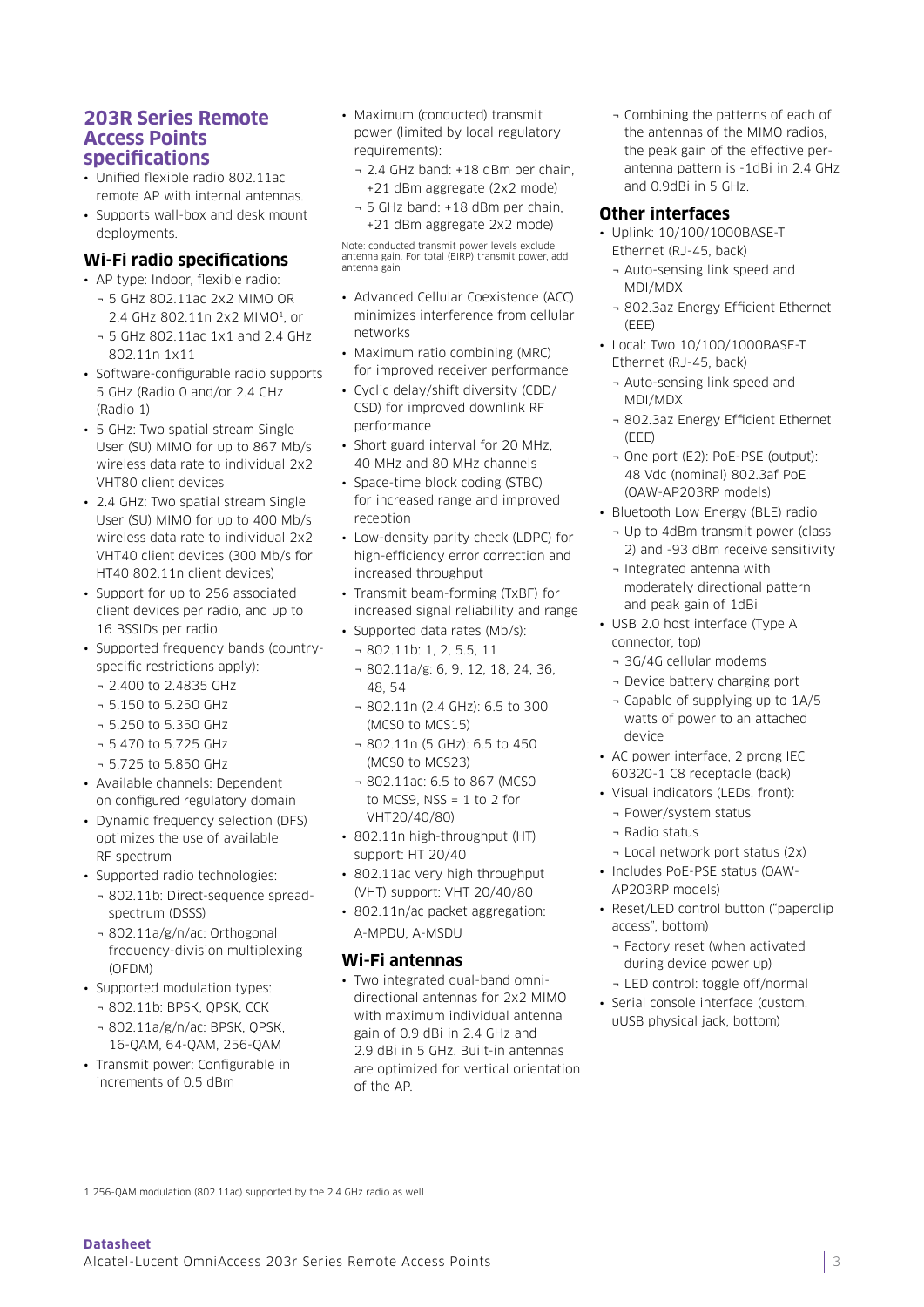#### **Encrypted throughput**

• Maximum IPsec encrypted wired throughput: 20 Mb/s

#### **Power sources and consumption**

• The AP supports direct AC power: 90V – 265V, 47Hz – 63 Hz.

Note that the unit does not include an AC power cord (IEC C7 plug). A compatible region-specific cord should be selected and added when ordering the AP.

- Maximum (worst-case) power consumption: 8.2W.
	- ¬ Excludes power consumed by external USB and/or PoE-PD device (and internal losses); this could add up to 5.7W for a 5W/1A USB device and up to 17.2W for a max load (15.4W) 802.3af PoE-PD device
- Maximum (worst-case) power consumption in idle mode: 5.0W.

#### **Mounting**

- The AP supports desk mount without additional accessories. A cover ships with the AP to hide connectors. cables and product labels.
- The cover can be used to support wall mounted deployments as well.

#### **Mechanical**

- Dimensions/weight (unit, with cable cover):
	- ¬ 155mm (W) x 50mm (D) x 95mm (H)
	- ¬ 320g (OAW-AP203R), 340g (OAW-AP203RP)
- Dimensions/weight (shipping):
	- ¬ 224mm (W) x 159mm (D) x 78mm (H)
	- ¬ 510g (OAW-AP203R), 590g (OAW-AP203RP)

#### **Environmental**

- Operating:
	- ¬ Temperature: 0° C to +40° C (+32° F to +104° F)
	- ¬ Humidity: 5% to 93% non-condensing
- Storage and transportation:
- ¬ Temperature: -40° C to +70° C (-40° F to +158° F)

#### **Regulatory**

- FCC/Industry of Canada
- CE Marked
- R&TTE Directive 1995/5/EC
- Low Voltage Directive 72/23/EEC
- EN 300 328
- EN 301 489
- EN 301 893
- UL/IEC/EN 60950
- EN 60601-1-1 and EN 60601-1-2

For more country-specific regulatory information and approvals, please see your ALE representative.

#### **Reliability**

- MTBF at +25C operating temperature:
	- ¬ OAW-AP203R: 539,000 hours (62 years)
	- ¬ OAW-AP203RP: 493,000 hours (56 years)

#### **Regulatory model number**

- OAW-AP203R-xx (all variants): APINR203
- OAW-AP203RP-xx (all variants): APINP203

#### **Certifications**

- CB Scheme Safety, cTUVus
- Wi-Fi Alliance (WFA) certified 802.11a/b/g/n/ac

#### **Warranty**

• Limited lifetime warranty

#### **Minimum software versions**

- AOS-W: 6.5.2.0/8.2.0.0
- InstantOS: 6.5.2.0/8.2.0.0

## **RF performance table**

|              | Maximum transmit power (dBm) per transmit chain | Receiver sensitivity (dBm) per receive chain |
|--------------|-------------------------------------------------|----------------------------------------------|
| 2.4 GHz      |                                                 |                                              |
| 802.11b      |                                                 |                                              |
| $1$ Mb/s     | 18.0                                            | $-95.0$                                      |
| $11$ Mb/s    | 18.0                                            | $-87.0$                                      |
| 802.11g      |                                                 |                                              |
| 6 Mb/s       | 18.0                                            | $-92.0$                                      |
| 54 Mb/s      | 16.0                                            | $-75.0$                                      |
| 802.11n HT20 |                                                 |                                              |
| MCSO/8       | 18.0                                            | $-91.0$                                      |
| MCS7/15      | 14.0                                            | $-73.0$                                      |
| 802.11n HT40 |                                                 |                                              |
| MCSO/8       | 18.0                                            | $-89.0$                                      |
| MCS7/15      | 14.0                                            | $-70.0$                                      |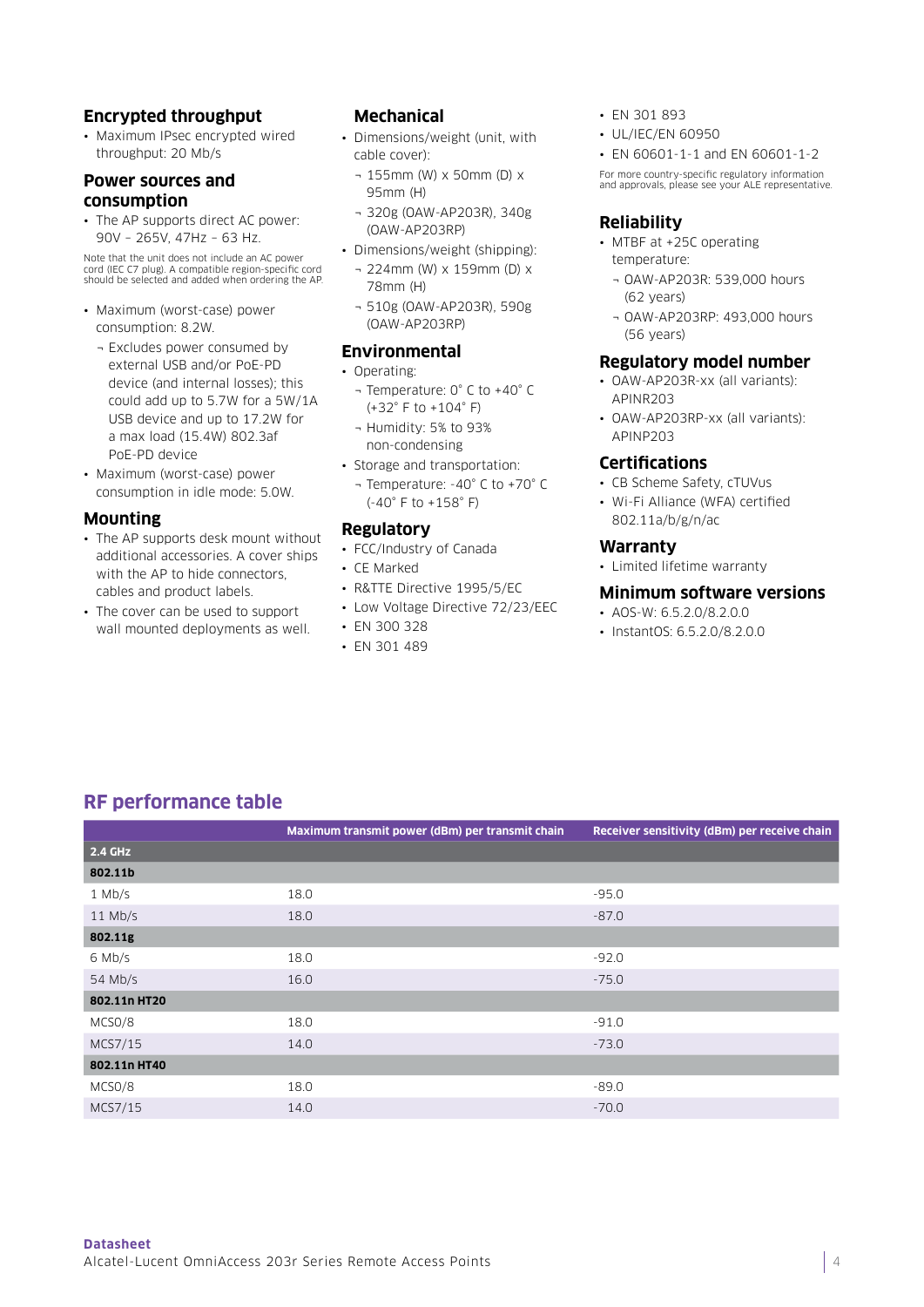| Maximum transmit power (dBm) per transmit chain | Receiver sensitivity (dBm) per receive chain |
|-------------------------------------------------|----------------------------------------------|
|                                                 |                                              |
|                                                 |                                              |
| 17.0                                            | $-91.0$                                      |
| 16.0                                            | $-74.0$                                      |
|                                                 |                                              |
| 17.0                                            | $-91.0$                                      |
| 14.0                                            | $-72.0$                                      |
|                                                 |                                              |
| 16.0                                            | $-89.0$                                      |
| 14.0                                            | $-70.0$                                      |
|                                                 |                                              |
| 16.0                                            | $-91.0$                                      |
| 13.0                                            | $-67.0$                                      |
|                                                 |                                              |
| 16.0                                            | $-89.0$                                      |
| 12.0                                            | $-63.0$                                      |
|                                                 |                                              |
| 16.0                                            | $-85.0$                                      |
| 12.0                                            | $-60.0$                                      |
|                                                 |                                              |

Maximum capability of the hardware provided (excluding antenna gain). Maximum transmit power is limited by local regulatory settings.

# **Ordering information**

| <b>Part Number</b>                                 | <b>Description</b>                                                                                                                           |  |
|----------------------------------------------------|----------------------------------------------------------------------------------------------------------------------------------------------|--|
| <b>OmniAccess 203R Series Remote Access Points</b> |                                                                                                                                              |  |
| OAW-AP203R-IS                                      | OmniAccess AP203R (IS) Flex-radio 802.11ac 2x2 Unified Remote AP with Internal Antennas.<br>Restricted regulatory domain: Israel             |  |
| OAW-AP203R-JP                                      | OmniAccess AP203R (JP) Flex-radio 802.11ac 2x2 Unified Remote AP with Internal Antennas.<br>Restricted regulatory domain: Japan              |  |
| OAW-AP203R-RW                                      | OmniAccess AP203R (RW) Flex-radio 802.11ac 2x2 Unified Remote AP with Internal Antennas.<br>Restricted regulatory domain: Rest of World      |  |
| OAW-AP203R-US                                      | OmniAccess AP203R (US) Flex-radio 802.11ac 2x2 Unified Remote AP with Internal Antennas.<br>Restricted regulatory domain: United States      |  |
| OAW-AP203R-EG                                      | OmniAccess AP203R (EG) Flex-radio 802.11ac 2x2 Unified Remote AP with Internal Antennas.<br>Restricted regulatory domain: Egypt              |  |
| OAW-AP203RP-IS                                     | OmniAccess AP203RP (IL) Flex-radio 802.11ac 2x2 PoE Unified Remote AP with Internal Antennas.<br>Restricted regulatory domain: Israel        |  |
| OAW-AP203RP-JP                                     | OmniAccess AP203RP (JP) Flex-radio 802.11ac 2x2 PoE Unified Remote AP with Internal Antennas.<br>Restricted regulatory domain: Japan         |  |
| OAW-AP203RP-RW                                     | OmniAccess AP203RP (RW) Flex-radio 802.11ac 2x2 PoE Unified Remote AP with Internal<br>Antennas. Restricted regulatory domain: Rest of World |  |
| OAW-AP203RP-US                                     | OmniAccess AP203RP (US) Flex-radio 802.11ac 2x2 PoE Unified Remote AP with Internal Antennas.<br>Restricted regulatory domain: United States |  |
| OAW-AP203RP-EG                                     | OmniAccess AP203RP (EG) Flex-radio 802.11ac 2x2 PoE Unified Remote AP with Internal Antennas.<br>Restricted regulatory domain: Egypt         |  |
| <b>Other accessories</b>                           |                                                                                                                                              |  |
| AP-CBL-SERU                                        | OmniAccess Micro-USB TTL3.3V to USB2.0 AP Console Adapter Cable                                                                              |  |